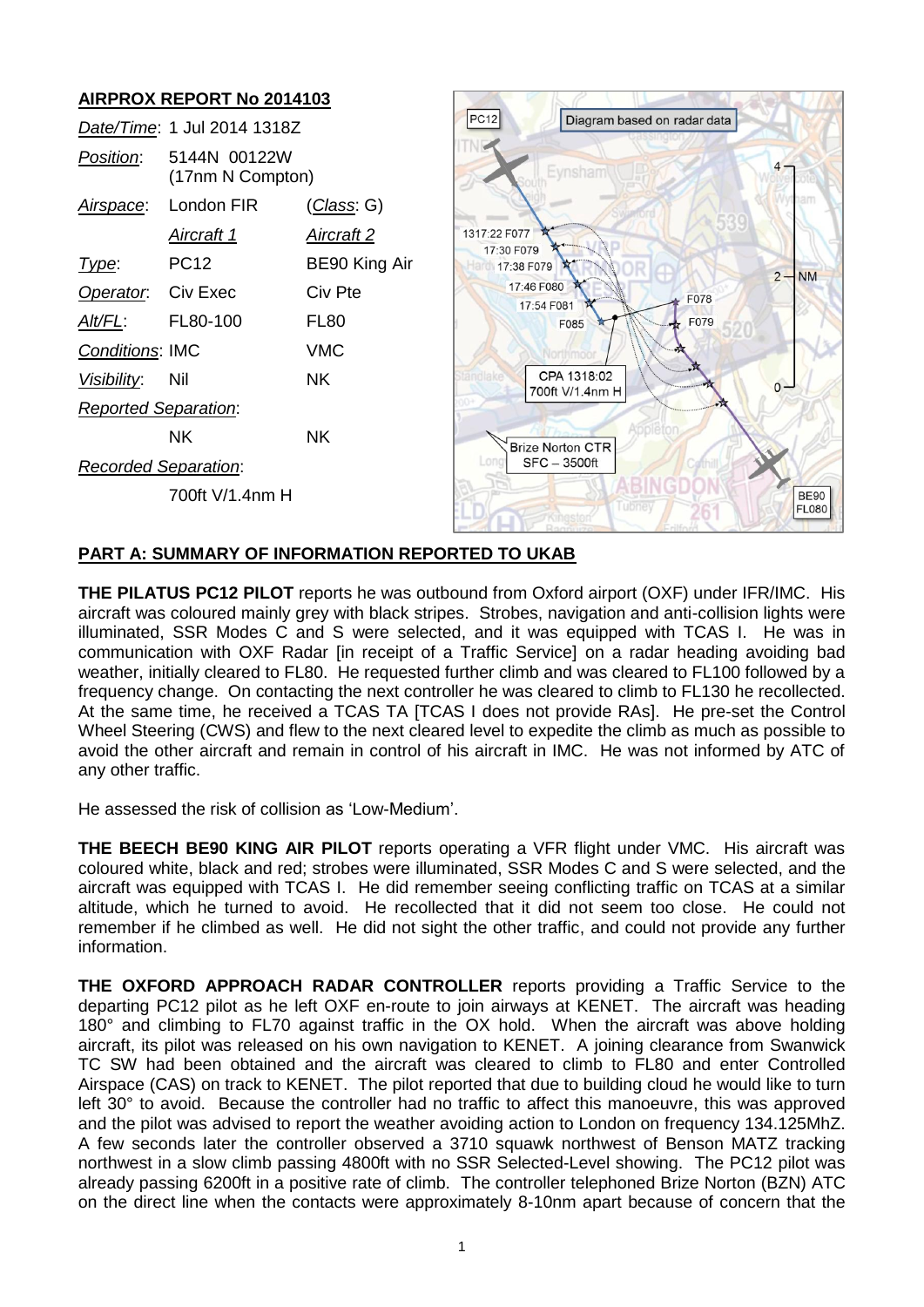3710 was opposite direction to the PC12 and was still climbing. It took a little while to gain two-way speech communication with BZN, at which point the controller requested Traffic Information on the 3710; the response was FL80 tracking northwest. Traffic Information was passed to BZN on the PC12 which was now observed level at FL80, 3nm northwest of the 3710 track; the response was 'roger'. At the point of ceasing the call with BZN, the two aircraft had passed and it was considered too late to call the LTC Southwest Sector to pass any relevant information. The controller did subsequently speak to the LTC Supervisor and also, it was believed, the Co-ordinator, to offer an explanation of the situation. At which point the Supervisor said that the pilot of the PC12 had been given a Basic Service from them on contact, together with Traffic Information. The controller also spoke to the BZN supervisor to pass details of the event and to inform them that they may receive a telephone call from the LTC Supervisor. The controller was surprised that BZN had continued to climb their aircraft towards the PC12 that was on a commonly used departure profile out of OXF to join CAS at KENET, without calling to co-ordinate or request Traffic Information. The controller had not sighted the 3710 squawk until it was northwest of Benson. The pilot of the PC12 was transferred to the London frequency early to assist with a possible expedited climb and weather avoidance rerouting.

**THE LTC SOUTHWEST RADAR CONTROLLER** reports that he was working the Southwest Sectors combined. It was a busy and complicated period around the Farnborough/Compton area with LTC Ockham/SW Deps traffic. The Group Supervisor (GS) had asked him 10 minutes earlier if he wished to split the sector but, because there was very little in the way of WILLO traffic, he declined. OXF had been given a clearance for the PC12 to join on-track KENET at FL80. The pilot called in the middle of the busy period and, apart from acknowledging his call, he was unable to do anything else with him. His Co-ordinator pointed out a 3710 squawk (BZN Radar) in the opposite direction at FL80, range of about 5nm. He did not know the intentions of this traffic; both aircraft were outside CAS. He gave the PC12 pilot a Basic Service and called the traffic to him. The PC12 pilot requested a climb, and he was able to give him FL100, to which he responded 'expediting FL100'. This made the LTC controller assume he was under IMC. He passed further Traffic Information and then observed the conflicting traffic turn hard right. His GS called OXF Radar, who informed her that the pilot had requested a heading to avoid weather and therefore they transferred it to them without a telephone call and not in accordance with the clearance. Had the PC12 routed to KENET, there would have been no conflict. The OXF controller then stated that BZN was called when the conflictor was seen, and they passed Traffic Information because their traffic was under a Traffic Service. This was when their traffic elected to turn hard right. Although separation was technically not lost because both aircraft were outside CAS, he considered that this situation was potentially very dangerous. The aircraft was not complying with the clearance passed (due to weather), yet was transferred without any notice of this. As he was trying to avoid weather it should have been fairly safe for the OXF controller to assume that the pilot may have been under IMC. The PC12 pilot was transferred to him without the traffic being called. If the information had been passed, the pilot's choice of heading may have been different.

**THE BZN CONTROLLER** reports that he was informed that OXF had received a report of an Airprox that involved the BE90 whilst it was on the BZN LARS frequency. Due to the time-frame since the incident he had no recollection of the event.

**THE BZN SUPERVISOR** reports that he received a telephone call from OXF reporting that an aircraft which had been in communication with BZN, the BE90, had been involved in an Airprox on 1st July 2014. As it was over one month since that date, he had no recollection of the controller, unit workload, or of any such incident being reported on the frequency. He arranged for a tape impound of the LARS frequency.

#### **Factual Background**

The Oxford weather was:

EGTK 011250Z 07009KT 9999 FEW038 19/10 Q1020= EGTK 011320Z 08008KT 9999 FEW037 20/10 Q1020=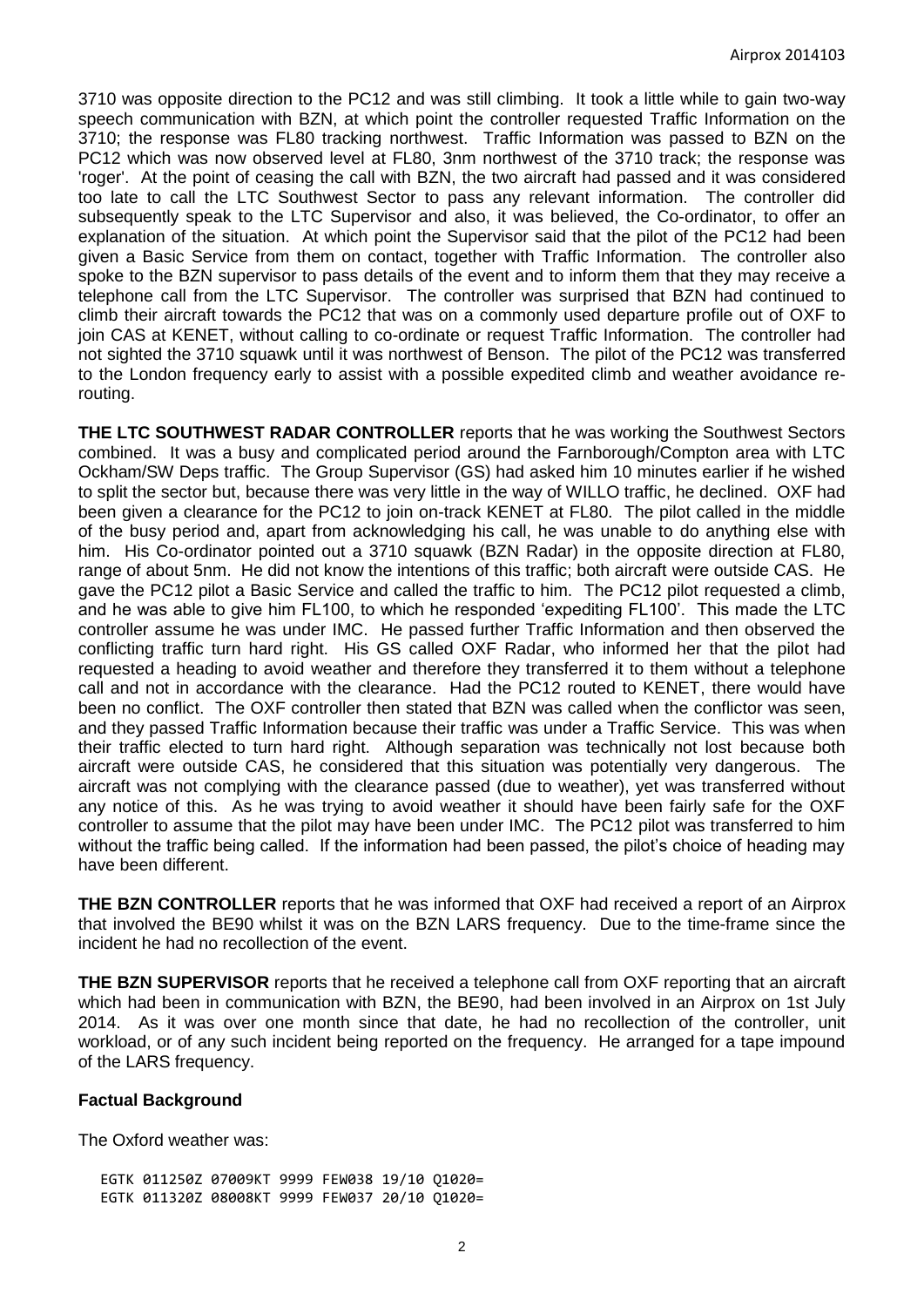CAP 774 UK Flight Information Services<sup>1</sup> states:

'Pilots should not expect any form of traffic information from a controller/FISO, as there is no such obligation placed on the controller/FISO under a *Basic Service, and* the pilot remains responsible for collision avoidance at all times. However, on initial contact the controller/FISO may provide traffic information in general terms to assist with the pilot's situational awareness. This will not normally be updated by the controller/FISO unless the situation has changed markedly, or the pilot requests an update. A controller with access to surveillance-derived information shall avoid the routine provision of traffic information on specific aircraft, and a pilot who considers that he requires such a regular flow of specific traffic information shall request a Traffic Service. However, if a controller/ FISO considers that a definite risk of collision exists, a warning may be issued to the pilot.'

'A Traffic Service is a surveillance based ATS, where in addition to the provisions of a Basic Service, the controller provides specific surveillance-derived traffic information to assist the pilot in avoiding other traffic. Controllers may provide headings and/or levels for the purposes of positioning and/or sequencing; however, the controller is not required to achieve deconfliction minima, and the avoidance of other traffic is ultimately the pilot's responsibility.'

#### **Analysis and Investigation**

### **CAA ATSI**

ATSI had access to reports from both pilots, the SW Deps controller and the OXF Radar controller together with area radar recordings and RTF and transcripts of the OXF Radar and the SW Deps frequencies. ATSI also had access to the LTC unit investigation report.

The PC12 was operating on an IFR flight from OXF and, at the time of the Airprox, was in receipt of a Basic Service from LTC Southwest (SW Deps) on frequency 134.125MHz. The SW Deps frequency was operating bandboxed with Ockham. The BE90 was on a VFR flight displaying SSR code 3710, allocated to BZN.

Prior to the PC12 departing OXF the LTC South Co-ordinator received a telephone call from OXF requesting departure approval for the PC12. At 1313:14 the PC12 pilot contacted OXF Radar passing 2000ft for 3000ft heading 315°. A Traffic Service was agreed and the PC12 pilot was instructed to climb to FL70.

At 1314:10 the PC12 pilot was instructed to turn left heading 180°.

At 1314:53 the OXF Radar controller initiated a telephone call to LTC South to advise that the PC12 was airborne and to request a joining clearance for CAS. The PC12 was cleared to join CAS on track to KENET at FL80.

At 1315:16 the PC12 pilot was instructed to climb to FL80. He read back the instruction and reported that there was "*some build up ahead*" and requested a left turn by 30°. The OXF Radar controller approved the weather avoidance.

At 1315:47 the OXF Radar controller confirmed to the PC12 pilot that he could operate on his own navigation and cleared the PC12 to enter CAS on track KENET maintaining FL80. This was read back by the PC12 pilot and he informed OXF that he was still heading 150°. The OXF Radar controller instructed the PC12 pilot to contact London Control on 134.125 and advised that there was no further known traffic to affect the PC12 (Figure 1 at 1316:10). The BE90 was 10.9nm southeast of the PC12.

 $\overline{a}$ 

Chapter 2 and 3.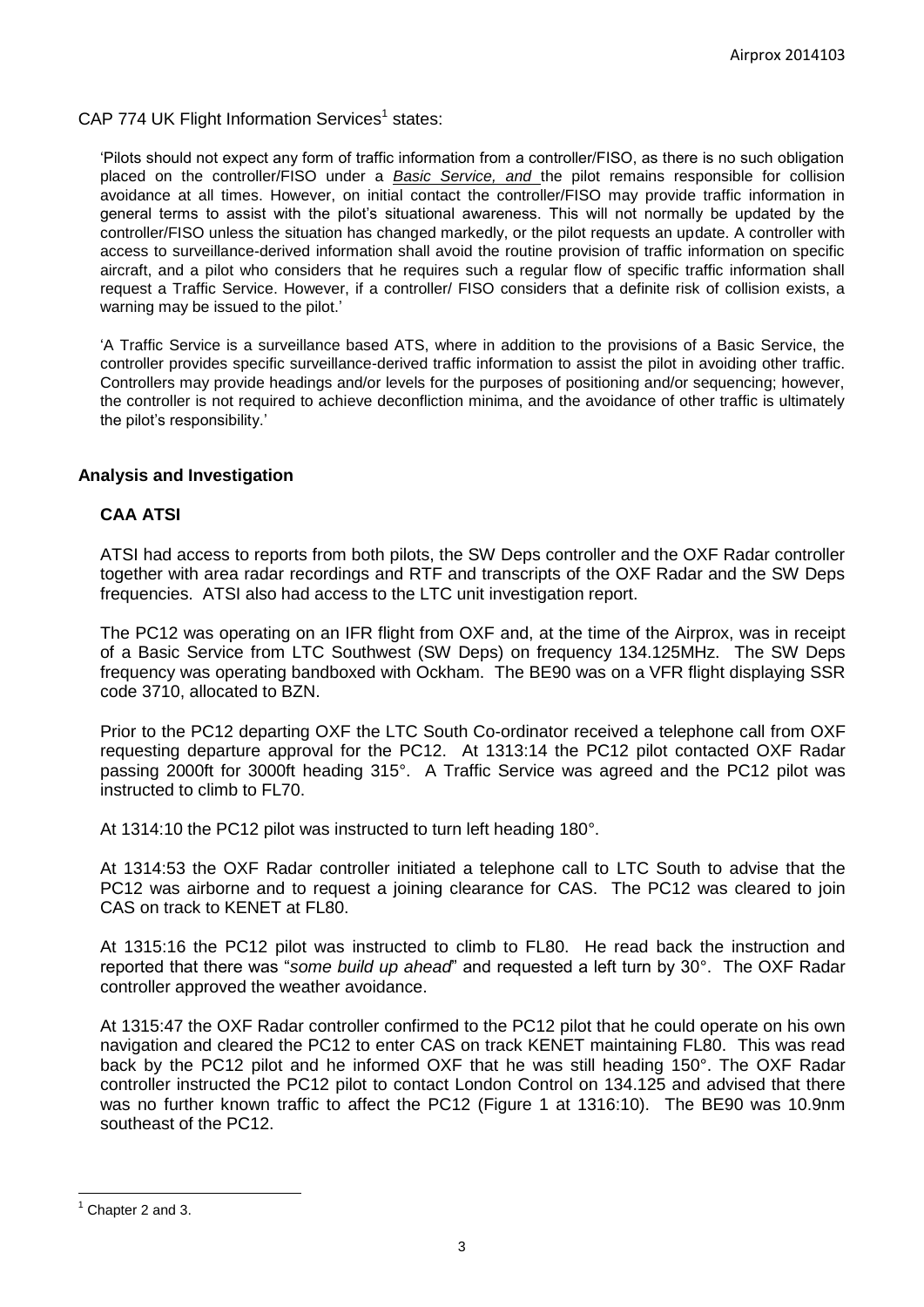

Figure 1.

At 1316:24 the PC12 pilot contacted SW Deps, passing FL65, climbing FL80, heading 150° to avoid weather. The SW Deps controller acknowledged the PC12 pilot and, at 1317:21, agreed a Basic Service outside CAS, advising him of opposite direction traffic at FL80 at about 4nm (Figure 2). The PC12 requested to continue his climb, and the SW Deps controller instructed the PC12 pilot to climb to FL100 and advised that the traffic was now 3nm away. The PC12 pilot reported that he was expediting his climb.



Figure 2.

As the SW Deps controller was agreeing the Basic Service with the PC12 pilot, the OXF Radar controller telephoned BZN to enquire about their 3710 squawk (the BE90), and advised BZN of the PC12 joining CAS at KENET at FL80. High-level Short Term Conflict Alert (STCA) activated on the LTC radar at 1317:32 (Figure 3).



Figure 3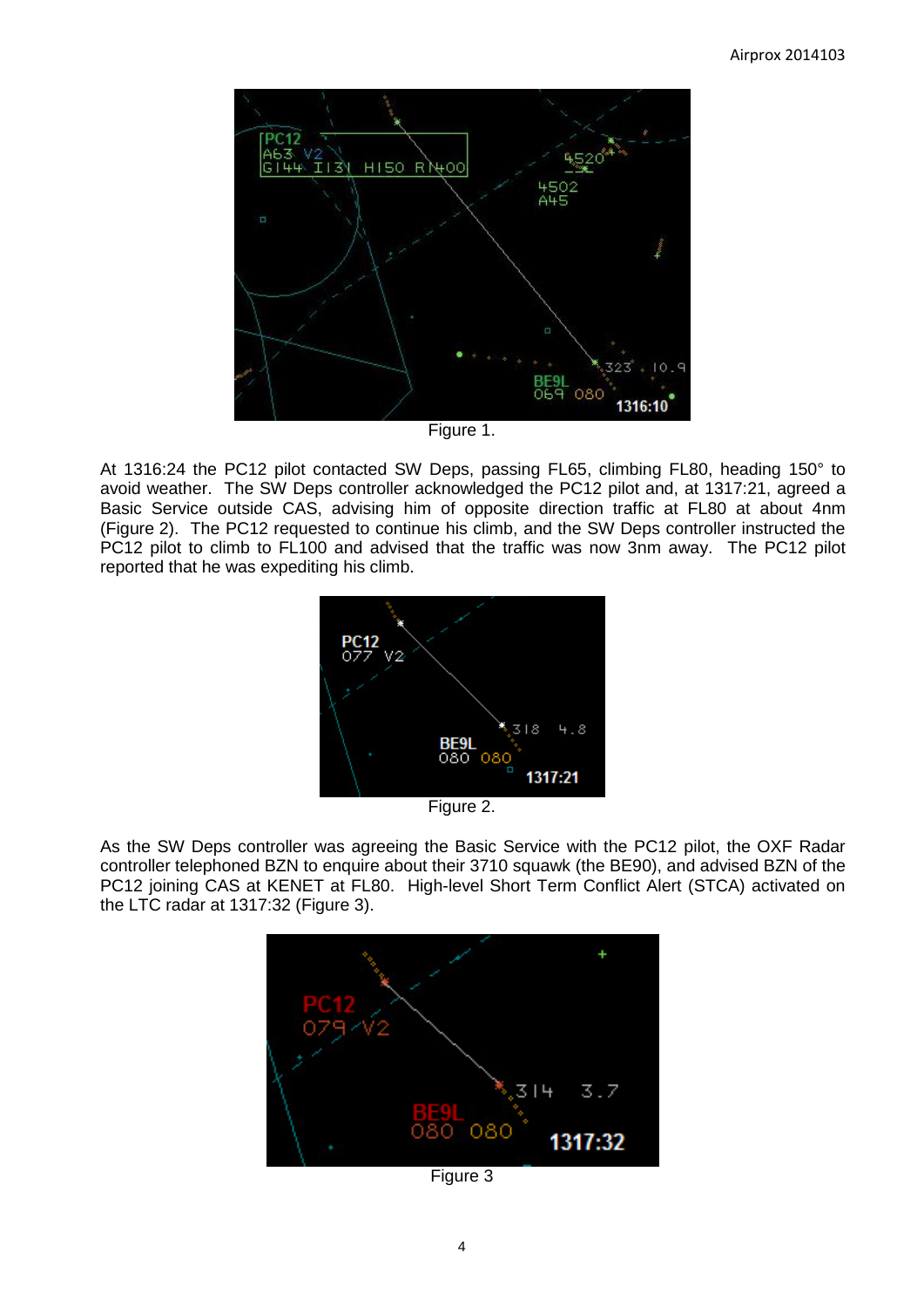The telephone conversation between OXF and BZN ended at 1317:40. At 1317:54 the track of the BE90 had turned to the right and CPA happened shortly afterwards at 1317:58 (Figure 4).



Figure 4

The Investigation report from LTC states that 'the agreed route for traffic departing Oxford and joining controlled airspace at KENET is BAMBO-DILAX, and that, historically, the route from Compton/KENET to Oxford has generated considerable safety reports in LTC and Oxford. The direct track from these two points in CAS to Oxford, routes through the Oxford Area of Intense Air Activity (AIAA). This airspace plays host to numerous general aviation aircraft, military aircraft operating to and from Brize Norton, and commercial flights flying to and from Oxford. A complicating factor for LTC is that Oxford is relatively far from the edge of Controlled Airspace. For these reasons after several years of negotiation, measures were put in place to improve the safety of aircraft operating between CAS and Oxford. These measures included the route of KENET, DILAX, BAMBO, and Oxford. The route was designed to minimise interactions in the AIAA and to allow better coordination with Brize Radar'.

The OXF Manual of Air Traffic Services (MATS) Part 2 states the procedures for aircraft joining CAS at KENET when radar is available:

*'KENET departures will be notified to the airways sector by Oxford. Oxford will contact the SW coordinator and obtain the airways instructions (squawk, frequency and any expected delays).' After departure 'Turn onto radar heading 315° climb to altitude 5000'. On passing 4000', turn left on track, climb as instructed by (Oxford) radar. Oxford Radar will obtain and pass to the departures any airways instructions or clearances.'* 

The UK AIP $2$  states:

*'IFR departures intending to enter controlled airspace should plan to enter at KENET, DTY, BADIM MALBY or WCO. During the promulgated hours of Oxford Radar, aircraft will depart on a radar heading as issued by Oxford Radar.* 

Whilst on the heading instructed by OXF, the PC12 pilot requested a left turn to avoid weather, which was agreed. The OXF controller did not advise LTC that the PC12 was no longer on track to KENET in accordance with the clearance issued, and instructed the pilot of the PC12 to advise the SW Deps controller of that fact when he called on frequency. The OXF Radar controller did not notice the BE90 prior to transferring the PC12 pilot to SW Deps, and therefore did not pass him Traffic Information.

The TC SW Deps controller was busy when the PC12 pilot made his initial call on frequency. When the Co-ordinator noticed the BE90 and drew the SW Deps controller's attention to it, Traffic Information and climb was issued to the PC12 pilot to assist him in discharging his collision avoidance responsibility.

 $\overline{a}$  $2$  EGTK AD 2.22, Paragraph 2 Arrivals/Departures.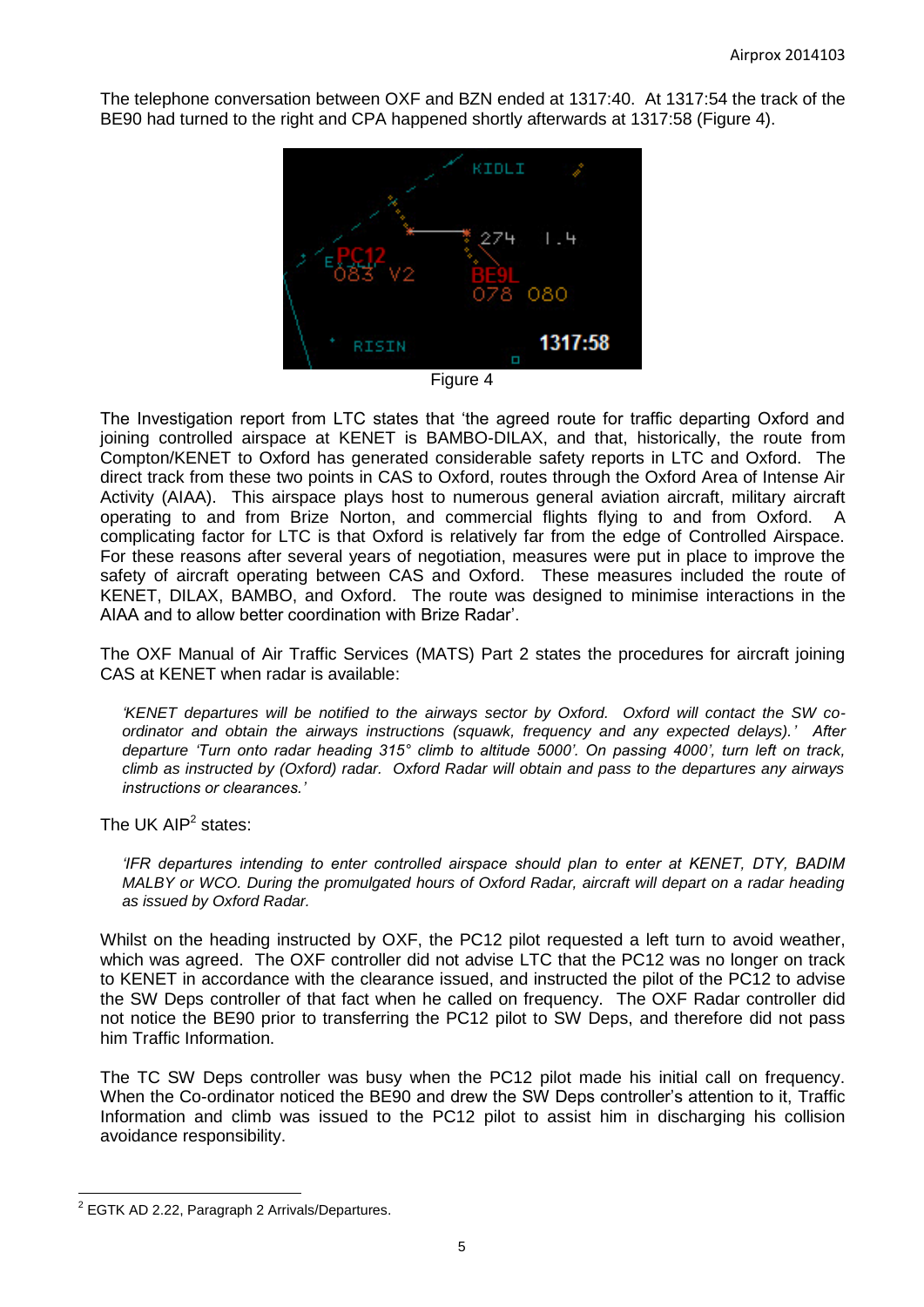## **Military ATM**

Unfortunately, the Airprox was not declared on frequency and the controllers at BZN could not recall the event when they were notified over one month later. From the tape transcript and radar replay synopsis, it is evident that the King Air pilot was placed under a Traffic Service at 1316:31, climbing to FL80. During the next 14 minutes, BZN LARS passed nine sets of Traffic Information and reduced the information at 1319:12 due to the limits of surveillance coverage. The information prior to the CPA was:

- 1316:44: "[King Air C/S] traffic left 11 o'clock, 6 miles, opposite direction, indicating 700 ft below in the climb."
- 1316:56: "Roger, [King Air C/S]."
- 1317:46: "[King Air C/S] previously called traffic now left 11 o'clock, 2 miles, {*two or three unintelligible words*}, indicating similar altitude."
- 1317:56: "Roger, [King Air C/S]."

CPA occurred at 1318:03, with 800 ft vertical and 1.4nm horizontal separation.

From the transcript, it would appear that an abundance of Traffic Information was provided by the BZN LARS controller, with regular updates using CAP413 phraseology. From the limited information available to BM SPA it would appear that the barriers of Traffic Information, TCAS and pilot lookout combined to separate aircraft in Class G airspace.

## **UKAB Secretariat**

Both pilots shared an equal responsibility for collision avoidance and not to fly into such proximity as to create a danger of collision<sup>3</sup>. If the geometry is considered to be 'head-on' then both pilots were required to alter course to the right $4$ .

#### **Summary**

The Airprox occurred in Class G airspace between a PC12, in receipt of a Basic Service from TC SW Deps and a BE90 in receipt of a Traffic Service from BZN. When a weather avoidance turn was agreed between the OXF controller and the PC12 pilot, it resulted in the PC12 turning towards the BE90. The OXF Radar controller did not notice the BE90 prior to transferring the PC12 pilot to SW Deps. The SW Deps controller passed Traffic Information to the PC12 pilot on the BE90. When the PC12 pilot requested further climb he was instructed to climb to FL100. BZN passed appropriate Traffic Information to the BE90 pilot. The radar recordings show the BE90 pilot made a right turn away from the PC12 and descended 200ft. These respective actions resulted in increasing the vertical and horizontal distance between the two aircraft. Because the Airprox occurred in Class G airspace, the pilots of each aircraft were ultimately responsible for their own collision avoidance irrespective of the service being provided. The minimum separation was recorded as 500ft vertically and 1.4nm horizontally.

#### **PART B: SUMMARY OF THE BOARD'S DISCUSSIONS**

Information available included reports from the pilots and the controllers concerned, area radar and RTF recordings and reports from the appropriate ATC and operating authorities.

Starting off the debate, the HQ BM SPA advisor explained that Brize Norton had not been advised that an Airprox had been filed against an aircraft on their frequency until a month after it had occurred; consequently, the controllers involved could not recall the event. However, the RTF tape had revealed that the BE90 pilot had been in receipt of a Traffic Service from Brize, and appropriate Traffic Information had been issued to him, in accordance with CAP 774.

 $\overline{\phantom{a}}$ 

 $3$  Rules of the Air 2007 (as amended), Rule 8 (Avoiding aerial collisions).

<sup>4</sup> Ibid., Rule 10 (Approaching head-on).